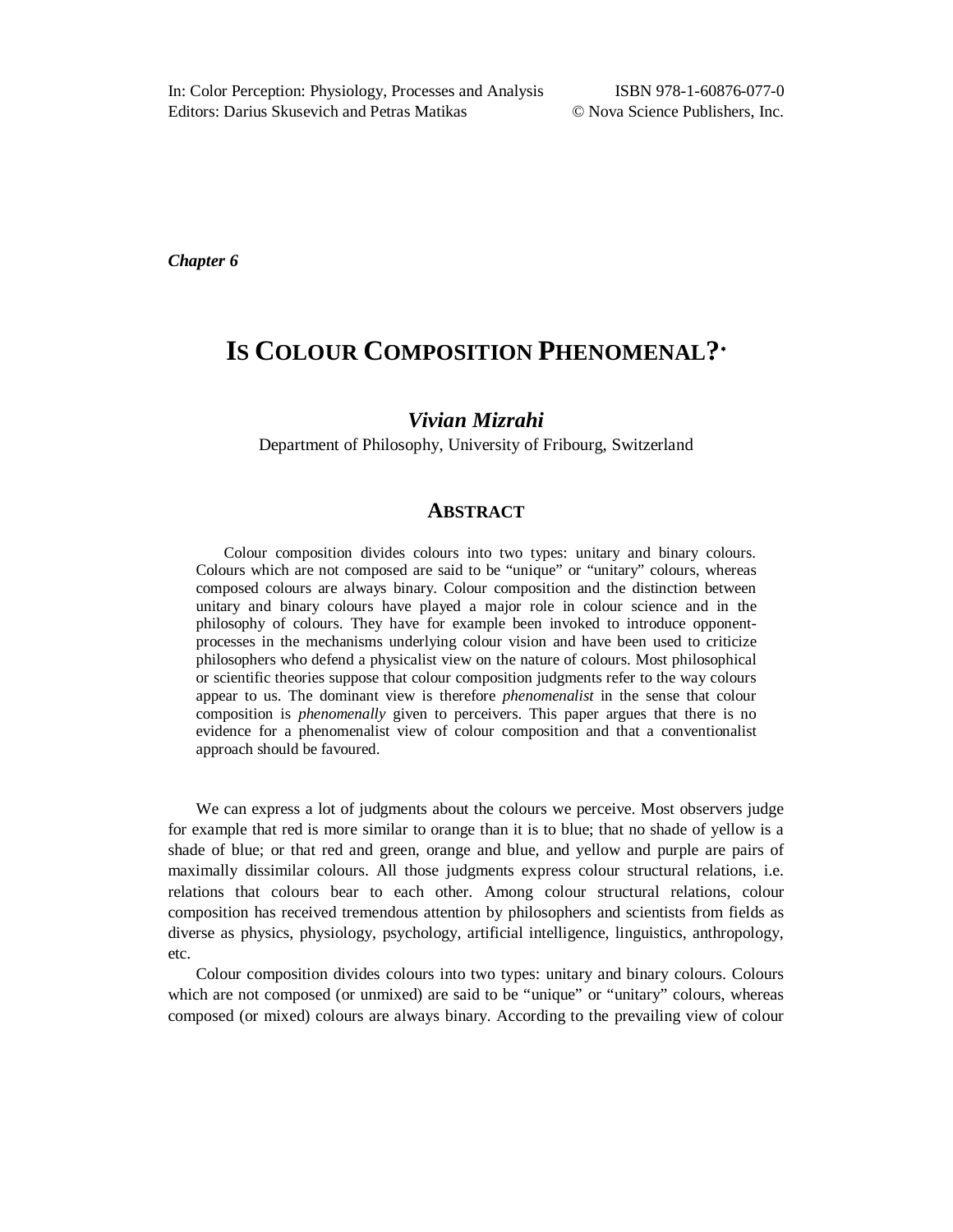science there are only six unitary colours: red, green, blue yellow black and white. The remaining colours are all binary colours: for example orange is always said to be somewhat reddish and somewhat yellowish, whereas purple is at the same time bluish and reddish.

The goal of this paper is to investigate the nature of colour composition and the foundation of the unitary/binary colours distinction. Colour composition and the distinction between unitary and binary colours have played a major role in colour science and in the philosophy of colours. They have for example been invoked to introduce opponent-processes in the mechanisms underlying colour vision<sup>[+](#page-0-1)</sup> and have been used to criticize philosophers who defend a physicalist view on the nature of colours.<sup>[§](#page-1-0)</sup> As I will try to show in this paper, most philosophical or scientific theories suppose that colour composition judgments refer to the way colours appear to us. The dominant view is that colour composition is *phenomenally* given to all human "normal" human observers. To judge for example if orange is binary or unitary or to evaluate its reddishness, we must turn to our colour experiences. As I will try to show, there is little evidence for the "phenomenalist" view of colour composition. Unlike the dominant phenomenalist view, which relies solely on individuals' colour experience, I will defend the idea that judgments about colour composition and the distinction between unitary and binary colours are essentially cultural and originate from communicational needs and constraints.

The paper will begin by a short overview of the historical background of the phenomenalist view about colour composition (§I). Then in §II and §III, I will argue that there is not enough evidence to conclude in favour of a phenomenalist view of the binary/unitary colours distinction and of colour composition. By exploiting an analogy with the perception of temperature, I will show that the phenomenalist approach to colour composition gives an unsatisfactory account of colour experiences and that a conventionalist view of the unitary/binary distinction is therefore preferable (§IV).

# **1. A SHORT HISTORICAL OVERVIEW OF THE PHENOMENALIST VIEW ABOUT COLOUR COMPOSITION**

The publication in 1969 of Berlin & Kay's "Basic Colour Terms" has had a great impact on the scientific community in large part due to the fact that it helped linguists and anthropologists to give a scientific response to linguistic relativism. Linguistic relativism, which originated with the work of Herder [1772/2002] and von Humboldt [1820/1997] came to prominence through the work of Edward Sapir [1985] and his student Benjamin Lee Whorf [1956]. Linguistic relativism, today often referred as "the Sapir-Whorf hypothesis", is the thesis that the semantic structures of natural languages are incommensurable. $\pm$  According to an extreme view of linguistic relativism, there is no way for speakers of different languages to

<span id="page-1-2"></span><sup>∗</sup> Thanks to M. Nida-Rümelin, J. Suarez, Y. Jraissati and D. Gross for helpful comments and criticisms. This paper was written with the support of a grant from the SNF (Swiss National Science Foundation).

<sup>+</sup> See Jameson & Hurvich 1955.

<span id="page-1-1"></span><span id="page-1-0"></span><sup>§</sup> See for example Cohen 2003, Hardin 1988, Thompson 1995.

<sup>±</sup> Whorf tells us for example that: "We dissect nature along lines laid down by our native languages. The categories and types that we isolate from the world of phenomena we do not find there because they stare every observer in the face. [...] We cut nature up, organize it into concepts, and ascribe significances as we do, largely because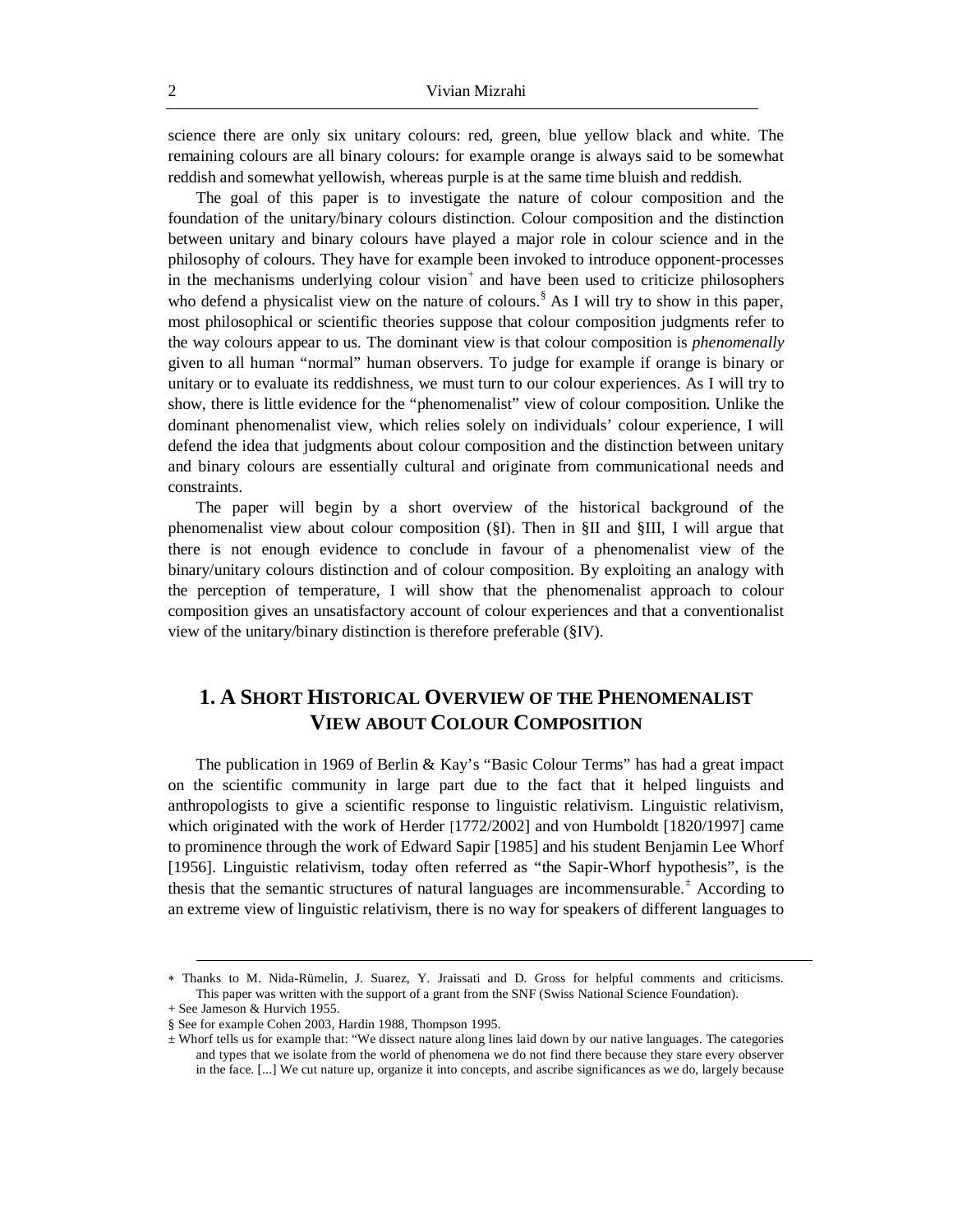have converging views on reality because each language structures reality in its own way.<sup>[§](#page-1-2)</sup> In the challenge raised by linguistic relativism, colour naming has played a central role by providing linguists with abounding cross-cultural data. Because nothing in the physical reality can justify segmenting the colour spectrum into categories, the relativist assumption is that different languages deploy very different systems of colour naming and that different cultures partition the colour spectrum in dramatically different ways.<sup>\*</sup>

In 1969, Berlin and Kay argued, against the Sapir-Whorf hypothesis, that colour categories across different cultures are not incommensurable. Relying on an extensive data collection across ninety-eight languages, they claimed that colour categories converge universally to shared basic colour categories. Contrarily to the relativist assumptions, the comparative colour naming survey of Berlin and Kay showed that the partitioning of the colour space by linguistic categories could be accounted for by universal principles.

Soon enough Berlin and Kay's powerful linguistic theory of colour categorization has been linked to theories about colour perception, and in particular to Hering's colour opponency model. In  $1878<sup>±</sup>$  $1878<sup>±</sup>$  $1878<sup>±</sup>$  $1878<sup>±</sup>$  Hering hypothesized that colour vision was based on four chromatic and two achromatic elementary, or unitary, colour perceptions (*Urfarben*) organized in two opponent processes (red vs. green and yellow vs. blue) and one nonopponent process (black vs. white). Hering's evidence for his opponent process model is essentially phenomenal in the sense that a colour is considered to be elementary if it is not experienced as a mixture  $\epsilon$  and colours are said to be opponent just in case they are mutually exclusive. $<sup>+</sup>$  $<sup>+</sup>$  $<sup>+</sup>$  In 1978, Kay and McDaniel argued that the most basic universally colour</sup> categories distinguished by Berlin and Kay were identical with Hering's six primaries, while all other colour categories were supposed to be fuzzy set recombination of those six unitary hues. Except notable criticisms  $\frac{4}{3}$  and developments<sup>[£](#page-2-5)</sup>, current works in colour categorization continue to share Kay and McDaniel insights and consider Hering's primaries to be the most likely universal foundation for colour naming across cultures. Whereas it seemed that segmenting the colour spectrum into categories could not be derived from the physics of light or coloured objects, human colour perception, and in particular Hering's model of colour vision, seemed to offer a straightforward explanation of the universality of colour categories. Contrary to the previous relativist tradition, colour naming was not supposed to result from arbitrary internalized categories, but rather to be caused by innate perceptual processes.

While much research has been conducted in order to provide empirical data to confirm Hering's opponency model<sup>[≠](#page-2-6)</sup>, Hering's fundamental assumptions about colour experiences have never been closely scrutinized. What was presupposed by Hering, and what seems

we are parties to an agreement to organize it in this way - an agreement that holds throughout our speech community and is codified in the patterns of our language" [Whorf 1956: 214]

<sup>§</sup> According to Lucy, Whorf's view has been abusively assimilated to "a "prisonhouse" view of language in which one's thinking and behavior is completely and utterly shaped by one's language" [Lucy: 1992].

<span id="page-2-0"></span><sup>∗</sup> See e.g. Boas 1911; Hoijer 1954.

<span id="page-2-7"></span><span id="page-2-1"></span><sup>±</sup> Hering 1920/1964.

<span id="page-2-2"></span><sup>€</sup> According to Hering [1920/1964] and contrarily to Helmoltz [1924] trichromatic model, yellow for example cannot be a mixture because the sensation of yellow is elementary.

<span id="page-2-3"></span><sup>+</sup> For instance, blue and yellow are said to be opponent pairs because "Yellow can have a red or green tinge, but not a blue one; blue can have only either a red or a green tinge, and red only either a yellow or a blue one"

<span id="page-2-4"></span><sup>¥</sup> See Saunders 2000; Saunders & van Brakel 1997; Jameson & D'Andrade 1997; Mausfeld 1997; Roberson, Davies and Davidoff 2000.

<span id="page-2-5"></span><sup>£</sup> See Regier, Kay & Cook 2005.

<span id="page-2-6"></span> $\neq$  See Hurvich & Jameson 1957.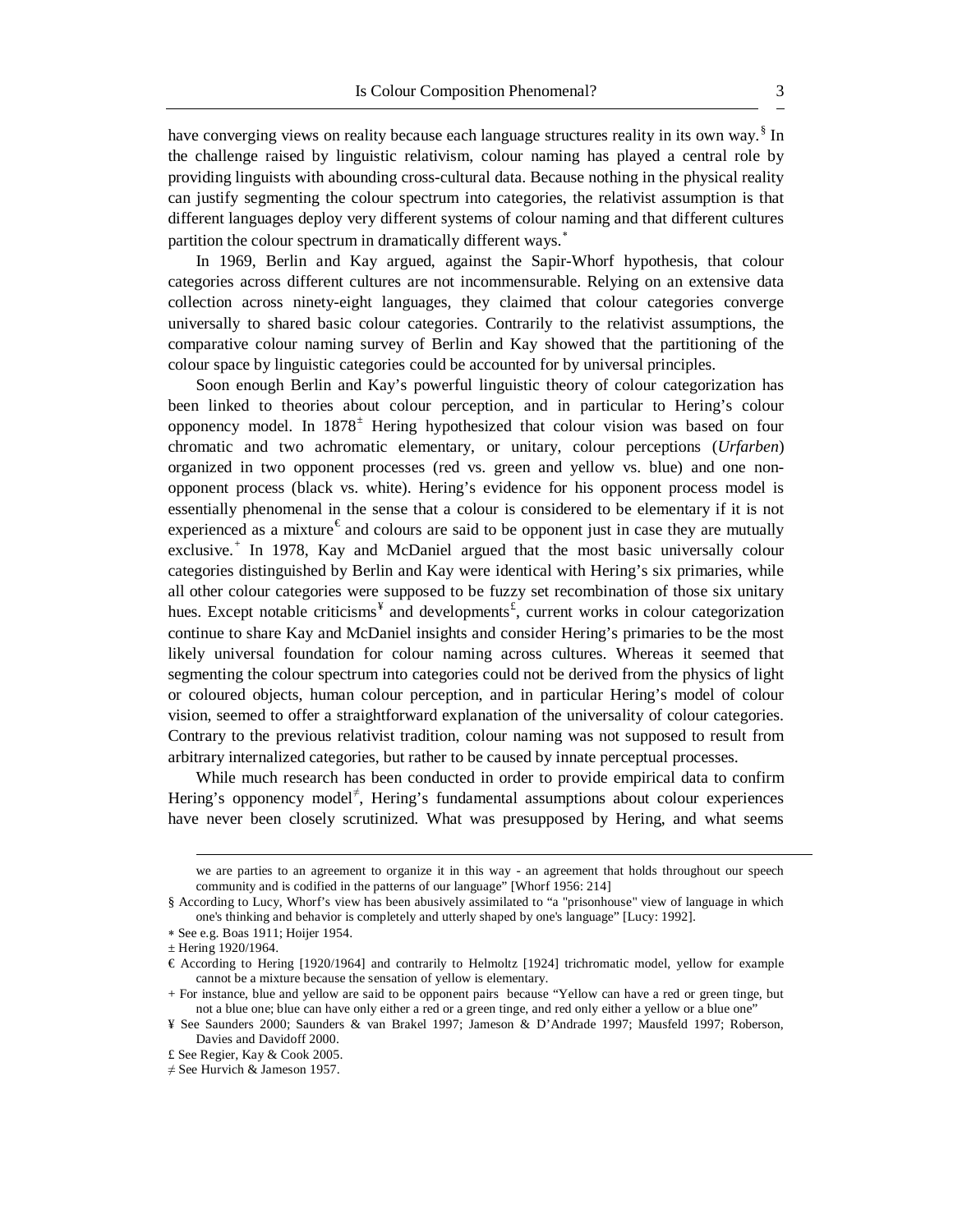widely assumed to this day, is that colour composition and the distinction between unitary and binary colours are accessible through visual colour experiences and can therefore be exploited by observers to differentiate and categorize colours. In particular, if Berlin and Kay's distinction between basic colour terms and non-basic colour terms is supposed to be explained by colour vision, it is because linguistic colour categories are supposed to reflect some basic facts about colour *experiences*. For example, Hardin asserts:

It should now be apparent that, far from language carving out categories from a structureless colour space, the basic linguistic categories themselves have been induced by perceptual saliencies common to the human race [Hardin 1988: 168]

Universalism about colour categories which emerged from cross-cultural studies in colour naming research has therefore been connected to Hering's opponent theory of colour vision through the following two assumptions:

- universalism of colour categorization is explained by universalism of colour vision[∗](#page-2-7)
- Hering's opponent processes in colour vision are detectable through colour experiences.

To put it roughly, the traditional universalist view about colour categorization is that people categorize colours in almost the same way, because they perceive colours in approximately the same way.<sup>[+](#page-3-0)</sup>

Contrarily to this general picture, and following recent studies in colour naming research and psychology, I will claim that there is no evidence for a distinction between unitary and binary colours *at the phenomenal level*. I will argue in particular that experiments in colour vision alone do not support Hering's distinction between unitary and binary colours and that it is only by using pre-established colour categories that colours are divided into unitary and binary colours. If this general approach is correct, then universal colour categorization, as well as colour lexical distinctions, is not directly supported by the structure of colour experiences but should receive a different explanation than the one provided by the phenomenalist view on colour categorization.

<sup>∗</sup> The original view of universalism about colour categories, defended by Kay and McDaniel 1978, was that universals in colour naming could be explained by neurological properties of the visual system. Since several studies in neurophysiology [Abramov 1997; Abramov and Gordon 1994; Derrington et al. 1984] concluding that there is no evidence for a biological basis for Hering's oppency model, most universalists (see for example Kay and Maffi 1999: 746) take "universal constraints on colour naming to be based on presumed universals of colour appearance – for example, on opponent red/green and yellow/blue phenomenal channels – but on no specific neural substrate, retinal, geniculate, or cortical." [Kay 2005: 40].

<span id="page-3-1"></span><span id="page-3-0"></span><sup>+</sup> Or as Pinker put it: "The way we see colours determines how we learn words for them, not vice versa." [Pinker 1994: 63].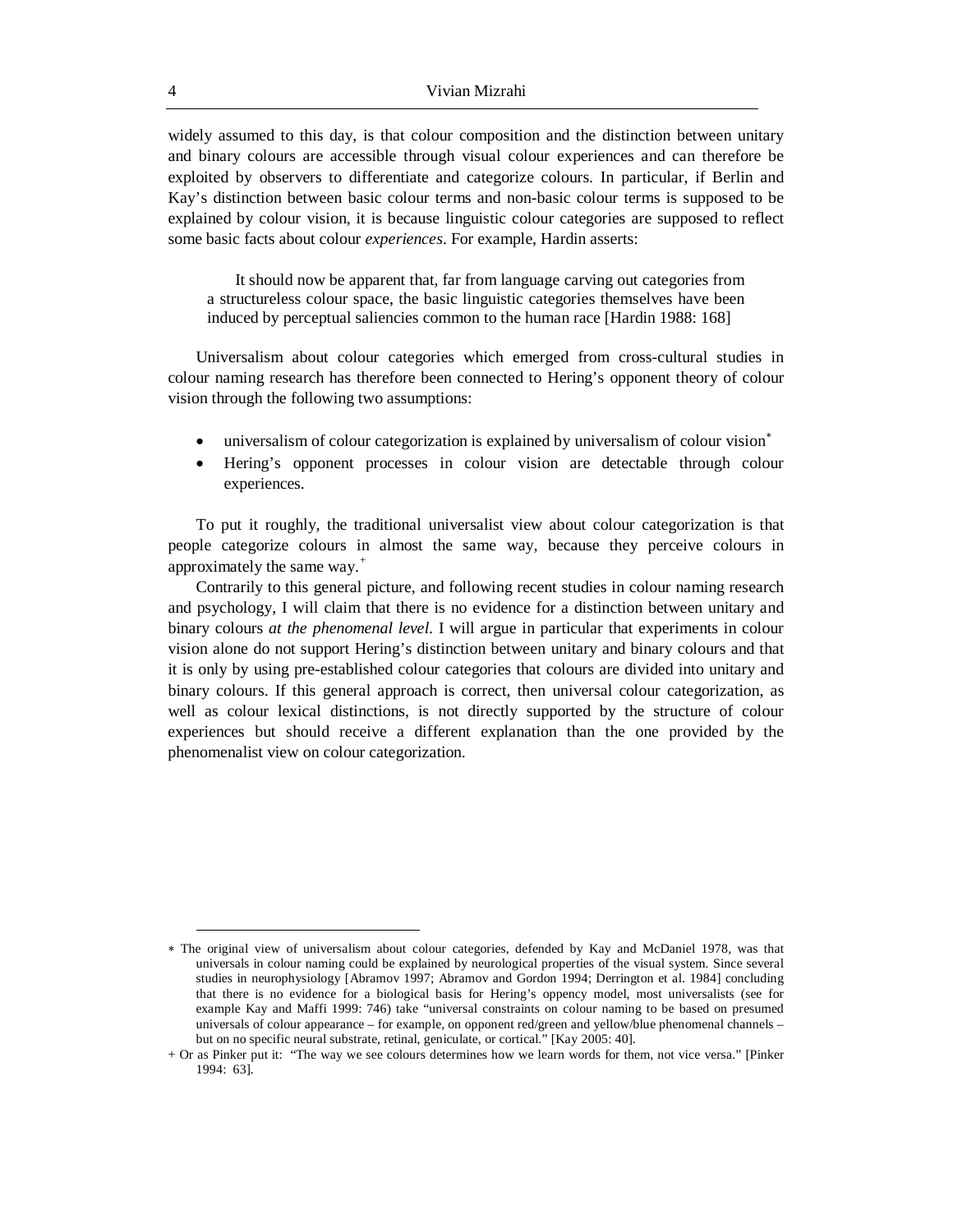# **2. THE PHENOMENAL EVIDENCES FOR THE UNITARY/BINARY COLOUR DISTINCTION**

Colour categories group together different colours and colour experiences. But according to the Berlin and Kay's tradition, colour naming does not rely on colour similarities only. Among the colour relations allegedly necessary to explain colour naming across cultures, colour composition plays a major role. The term color composition refers to the assumption that some colours or colour experiences can be analyzed into combinations of other, more basic, colours. Oranges, for example, - according to the prevailing view - seem to be both reddish and yellowish and purples seem to be both bluish and reddish. In contrast, there are particular shades of red, green, blue, and yellow which appear not to be composed of any other colours, or so it is commonly assumed.. Talk of colour composition relies therefore on a distinction between the "pure" colours, called unitary colours, and all the other colours which are assumed to be composed and called "binary colours".

Although the idea of colour composition is very old and can be traced back to antiquity, it is only with Hering that a consensus regarding the number and the choice of the unitary colours has emerged in the scientific community.<sup>\*</sup> Hering justified the existence of six elementary colours by claiming that our visual system involves three opponent processes: one for red-green, one for yellow-blue, and a third, qualitatively different from the first two, for black-white. According to Hering and most colour specialists, the distinction between unitary and binary colours is primarily phenomenal.<sup>[+](#page-4-0)</sup> But how do unitary colours appear in experience and is there any evidence for a phenomenal distinction between unitary and binary colours?

The distinction between unitary and binary colours has been approached in the scientific literature in basically two types of studies: colour naming and cancellation experiments. The colour naming approach to unitary colour determination relies on direct introspection and asks observers to describe colour samples by assigning a percentage of a limited set of colour terms. Cancellation experiments on the other hand rely on psychophysical measurements of Hering's opponent processes. As we shall see, these two types of studies mirror in fact the two major claims hypothesized in Hering's opponent colour theory: first, there are only six colours that are perceived as "pure" or unitary; and, second, the six unitary colours organized in opponent pairs are sufficient to derive any other colour that we can experience. Contrary to what is usually assumed in the literature, I will claim that these experiments about unitary colours *do not show* that the unitary/binary distinction is a phenomenal distinction.

The colour naming test developed by Sternheim and Boynton [1966] is the most wellknown psychophysical method for assigning uniqueness to a colour. Its goal is to identify the unitary colours by determining which colour terms are necessary and sufficient to describe the complete spectrum. In this test, the subject is asked to describe the appearance of coloured samples by assigning percentages from a specified set of colour terms. If a colour term appears to be both necessary and sufficient to describe a range of colour samples, the colour is classified as unitary. Thus, according to Sternheim and Boynton, the term 'orange' for example is unnecessary, since subjects are able to describe an orange-looking stimulus

<span id="page-4-1"></span><sup>∗</sup> See Dinah Gross (2009) and Martine Nida-Rümelin (2009) for an extended presentation of the various meanings of "primary colours" through history.

<span id="page-4-0"></span><sup>+</sup> Ibid.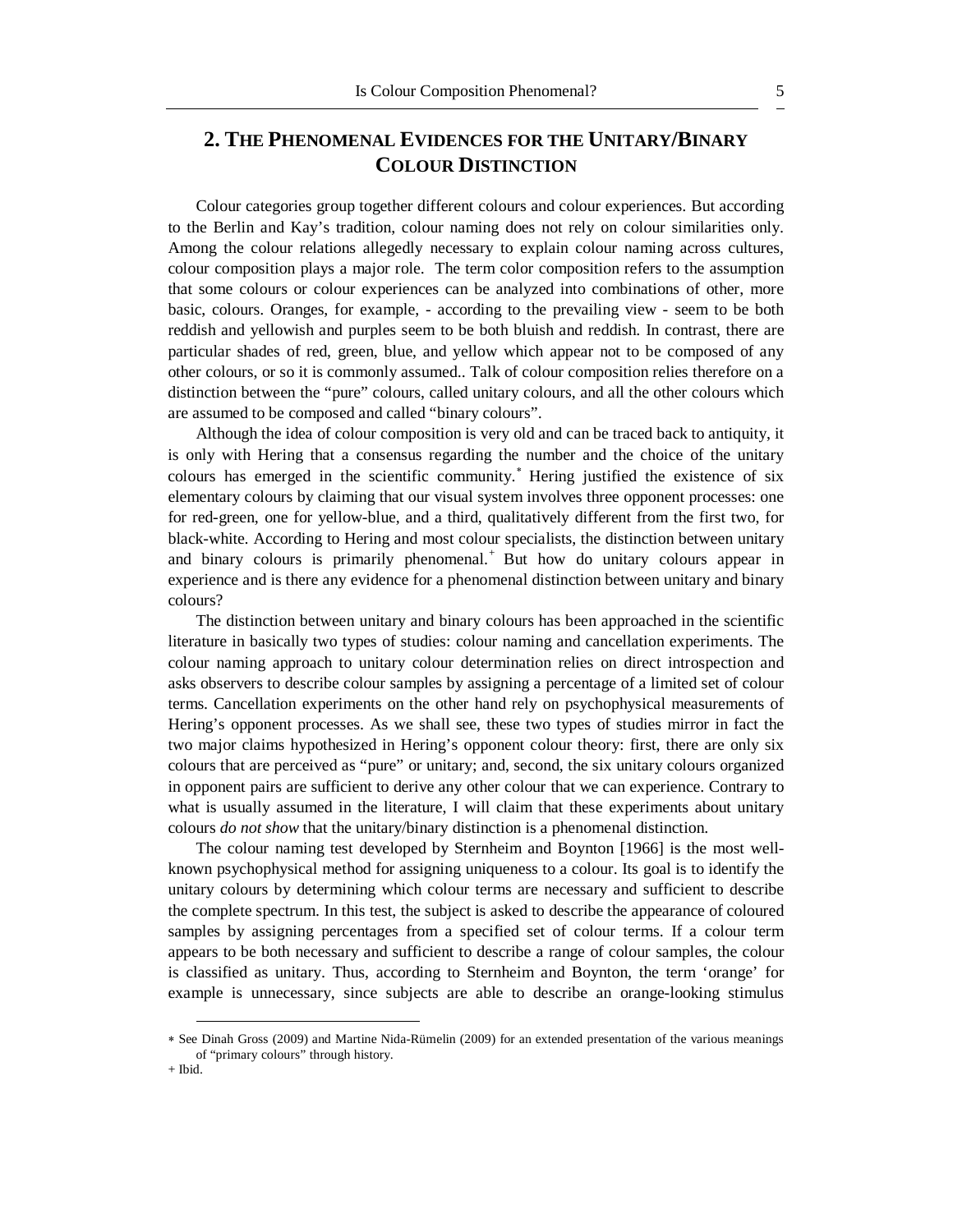entirely in terms of yellow and red, whereas, on the contrary, stimuli appearing yellow cannot be described by any other term than "yellow". With this method, 'red', 'yellow', 'green' and 'blue' were proved to be both necessary and sufficient for the description of any perceived spectral colour.

But as stressed by Saunders and van Brake [1997: §4.2] asking the observer to use specific words to describe perceived colours tells us more about his mastery of colour vocabulary than about the phenomenal content of his perception. The problem is that the task of describing colour appearances by using colour terms is constrained by the culture's consensus about colour terms. Far from being a test about the phenomenology of colour perception, colour naming experiments can be considered as a test about our colour naming structure. More generally, it seems doubtful to use verbal reports to study the particular properties of colour experiences, because there seems to be no congruent correlation between the way subjects use colour terms and the way they perceive colours. Various studies<sup>[∗](#page-4-1)</sup> show that subjects who classify colours in similar ways can nonetheless have very different colour experiences. The most remarkable example is certainly the case of protanopes who can learn to use the term "red" even if they are quite insensitive to the red end of the spectrum. Although similarity tests show that protanopic colour experience differs dramatically from normal trichromatic colour experience, some protanopes exhibit a colour naming behaviour that would not distinguish them from normal trichromats.  $+$ 

If colour naming technique cannot demonstrate the phenomenal reality of the unitary colours, is the cancellation method used by Hurvich and Jameson more promising? Hurvich and Jameson's experiments are founded in Hering's opponent process theory which states that the human colour vision system operates with three independent opponent processes: redgreen, blue-yellow and white-black. The basic idea behind Hurvich and Jameson's experiments is that opponency prevents both members of any opponent pairs to appear as "mixed" together: there are for example no reddish greens or yellowish blues.[§](#page-5-1) When blue and yellow lights are mixed together they produce white and not bluish yellow, because blue and yellow cancel each other. If one starts with a mixed colour, like orange, it is therefore possible to mix orange with a unitary blue to cancel out the yellow component and obtain a pure red. This is the basic idea of Jameson and Hurvich's cancellation experiments: the strength of the cancelled colour component is determined by the amount of the cancellation colour used to reach the equilibrium of the opponent system.

The cancellation method is used to obtain the curves representing the colour opponency system. The first step when using this method is to identify for each observer their unitary red, green, yellow and blue. Then monochromatic lights are presented one after the other and the observer is asked to cancel out one of the perceived colours if the wavelength is not already a unitary colour. So, for example, when the observer is presented with an orange patch of light, he is instructed to cancel out the yellow component by using the unitary blue that has been formerly identified. The cancellation is total when the blue-yellow opponent system reaches the equilibrium, which is when unitary red is perceived by the observer. The amount of blue used to reach the equilibrium can then be taken as an indicator of the strength of the yellow component contained in the initial orange.

<span id="page-5-2"></span><sup>∗</sup> Cf. Shepard and Cooper 1992; Jameson and Hurvich 1978.

<sup>+</sup> Cf. Jameson and Hurvich 1978.

<span id="page-5-1"></span><span id="page-5-0"></span><sup>§</sup> It appears however that in the occidental population many people consider green as composed of yellow and blue.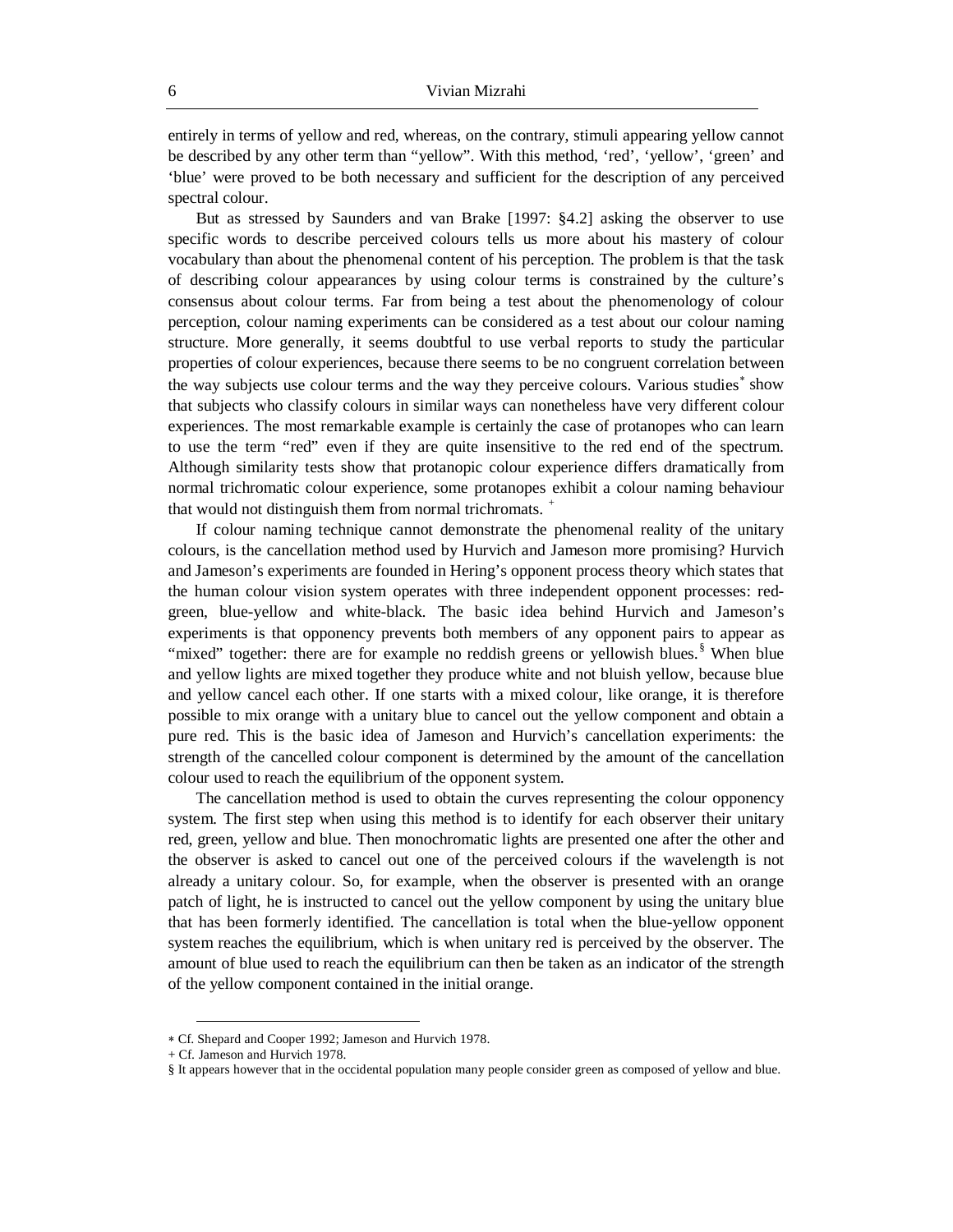The cancellation experiments cannot however provide any empirical evidence for the phenomenal reality of the unitary/binary distinction because they rely on a *a priori* choice of the unitary colors. In order to be able to conclude for example that the yellow component of a perceived orange has been cancelled out, one must first acknowledge the existence of a unitary red which guarantees that the equilibrium has been reached. For this reason, it is unwarranted to say that the existence of Hering's opponent systems has been confirmed by Jameson and Hurvich's cancellation experiments.

The mere fact that there is a systematic pattern in the way colours change cannot support the hypothesis that there is a phenomenal distinction between unitary and binary colours or the fact that apparent colours are generated by Hering' antagonistic processes. In fact, there are as many different systematic patterns in additive colour mixtures as there are choices about what lights are first singled out and then used to perform the experiment. Take for example a green patch of light projected onto a white surface. If one add a blue light to a green light it turns into cyan. One could therefore argue from this experiment that green is a binary colour and that adding a blue light cancels its yellow component out yielding the coloured beam of light to appear cyan. One could also argue, as pointed out by Abramov and Gordon, that cancellation experiments show opponent processes to be chartreuse-violet and teal-cherry:

hue cancellation studies demonstrate that hue is organized in opponent fashion: any stimulus that elicits some sensation of G can be added to one eliciting R in order to cancel R…However, there is no obvious a priori justification for these precise axes; the axes might be chartreuse-violet and tealcherry. [Abramov & Gordon 1994: 468]

What is problematic about the cancellation tests is the preliminary choice of certain hues used for cancellation. What these experiments really show is that Hering's distinction between unitary and binary colours is compatible with the way we perceive additive colour mixing.<sup>[∗](#page-5-2)</sup> But this is of course true of many alternative theories, including theories which deny that there is any phenomenal difference between unitary and binary colours. According to a theory that denies the theoretical distinction between unitary and binary colours, the cancellation experiments only show that systematic changes in the spectral composition of lights can be correlated with systematic changes in the colours perceived by a given observer. In other words, the cancellation experiments presented above shows that by adding a light perceived as blue in isolation to a light perceived as orange causes the perceived orange light to shift from orange to red and conversely that adding a light perceived in isolation as orange causes a blue light to shift from blue to red. But if cancellation experiments do not provide any decisive evidence for the claim that there is some yellow component in orange, why is this way of talking abundantly used in colour science and in every day life? Is the difference between unitary colours and binary colours not obvious?

One can argue that although there are no uncontroversial empirical evidences for the unitary binary distinction, the phenomenal evidences are undisputable: the way unitary colours look to me is different from the way binary colours look to me because when I have

<span id="page-6-0"></span><sup>∗</sup> In fact, as noted since 1907, Hering's opponent processes are not satisfactorily confirmed by spectral mixtures. It has been observed in particular that canceling unitary red with a green light always produce yellowish appearance instead of a whitish appearance as predicted by the theory.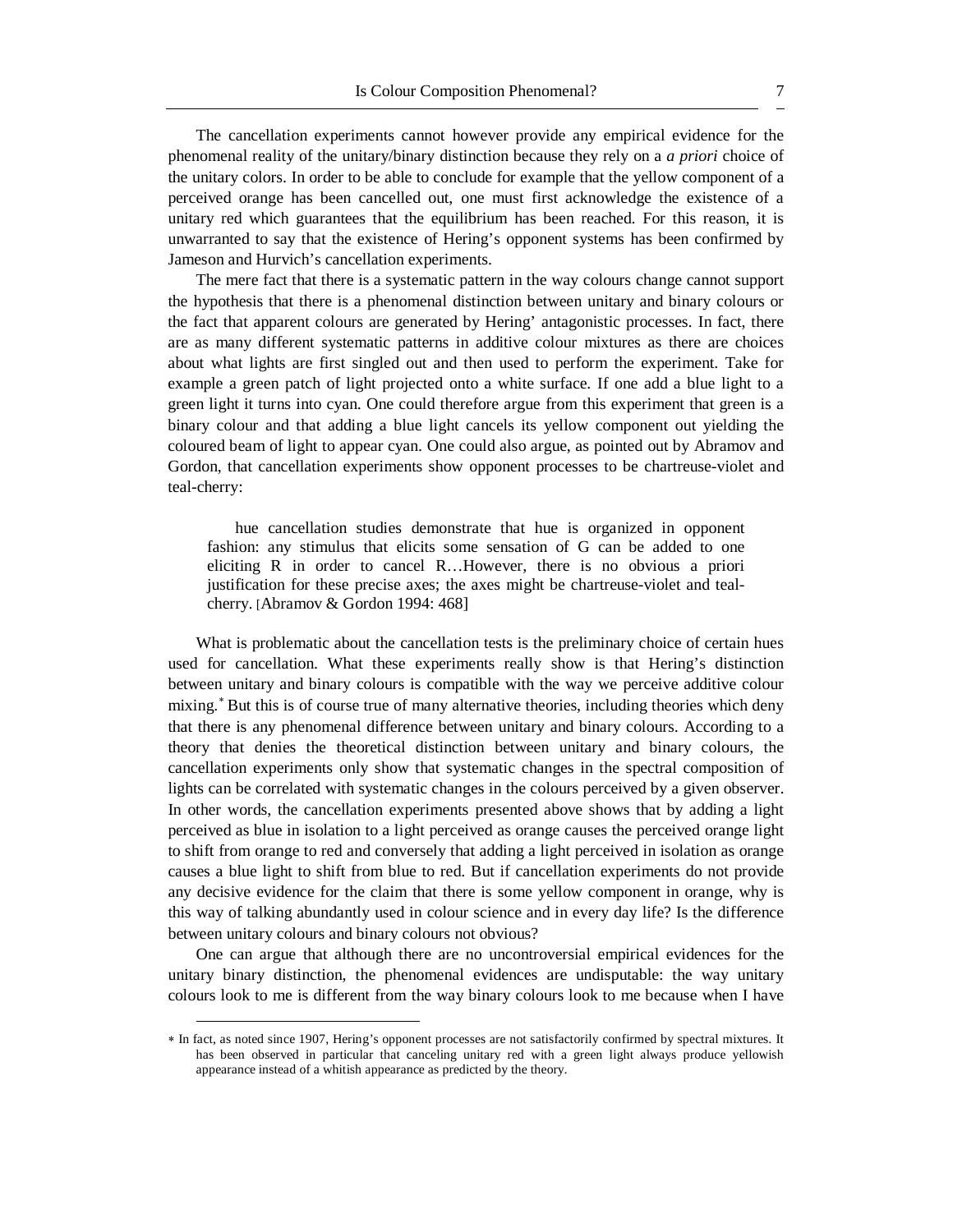an experience of unitary colour I can only distinguish one component whereas when I have an experience of a binary colour I can distinguish two components. However, introspection has been criticized for not being a reliable source of evidence for phenomenal facts.<sup>[∗](#page-6-0)</sup> One could therefore argue that the fact that most people are willing to describe their own colour experiences in terms of the unitary/binary distinction does not necessarily imply that the unitary/binary distinction is anchored in the phenomenology of colour.

It seems, moreover, that the evidences based on introspection are not as uncontroversial as they appear at first sight and that a careful examination of the character of one's own experience shows that the appearance of binary colours does not really differ from the appearance of unitary colours. The claim that a colour is binary seems to imply that a binary colour is complex in the following sense: when in a unitary colour we can distinguish only one component, in looking at a binary colour we can differentiate two components. The experience of a binary colour would therefore seem to be more complex than the experience of a unitary colour. But, contrary to this supposition, it seems difficult to hold that experiences of binary colours are somewhat more complex than experiences of unitary colours.

Consider an analogy with shapes.



Figure 1.

 $\overline{a}$ 

Although there is nothing in common between A, B and C, they share a phenomenal "simplicity" that is not present in AB, AC and CB. Inversely, AB, AC and CB share a phenomenal "complexity" which A, B and C lack. Notice that each "composed" shape bears also some resemblance relations with the "simple" shapes. AC, for example, resembles both to A and C.

<span id="page-7-0"></span><sup>∗</sup> See Hurlburt and Schwitzgebel 2007.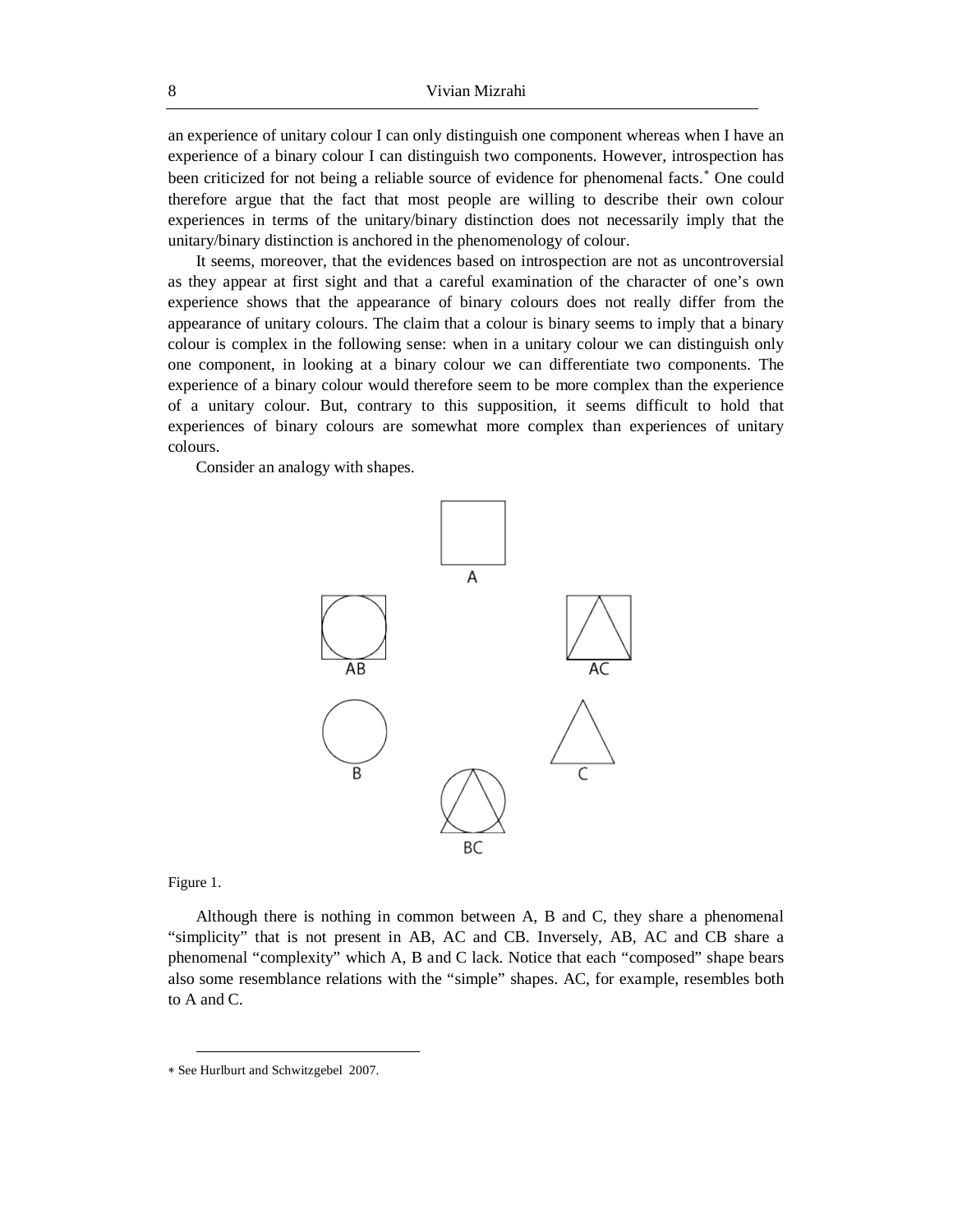In the case of the above geometrical example it seems correct to say that there is a phenomenal difference in complexity between A, B and C, on the one hand, and AB, BC and AC on the other hand. It seems clear however that there is no equivalent difference in complexity between binary hues and unitary hues in the case of colours. With respect to simplicity, colours seem in effect to be all alike. As often stressed by philosophers, all colours appear to be "simple" and "unanalysable". \* Colours can be said to be unitary or binary, but introspection does not seem to confirm a corresponding distinction at the level of colour experiences. Of course, it could be argued that the distinction between unitary and binary colours does not imply any difference with respect to the complexity of colour experience, but such a claim would require a clarification of the notion of colour composition at issue in order to make it understandable in what sense one can say that a composed colour is not more complex than a pure colour.

### **3. THE PHENOMENAL EVIDENCES FOR COLOUR COMPOSITION**

We have seen so far that there is no evidence for a phenomenal difference between unitary and binary colours. In other words, it appears that there is no evidence that observers can distinguish on the basis of their colour experience alone which colours are unitary and which colours are binary. What I would like to examine now are the possible phenomenal evidences in favour of colour composition itself. In other words, I would like to investigate the reasons given to say that a given colour is said for example to be composed of blue and red instead of violet or orange. I would like in other words to consider in what way colour composition is supposedly given in colour experience. However, to address this issue, we must first ask: what is "phenomenal colour composition"?

"Composition" is generally used in mereology to express the relation between the components and the whole they compose; where "components" are the parts available as individual units, regardless of their interaction with the other parts of the whole".<sup>[+](#page-8-0)</sup> A heap of rocks is for example composed of rocks and a sentence is composed of words.

If we follow this practice, colour composition should be understood as the relation between a binary colour and its chromatic parts. But as stressed for example by Hardin, there is no clear sense in which we can say that a binary colour has parts. To circumvent this difficulty Hardin proposes to understand colour composition not in terms of mereological relation, but in terms of a vector:

There seems to have been tendency to think that if colours are analyzed they are analyzed into parts, whereas we might better think of them as being, like vectorial quantities in physics, analyzable into components. A component of a vector is not part of a vector. [Hardin 1988: 43-44]

The image of vectorial decomposition is different from parthood relations, but it is not clear how talk about vectors can help us to have a better understanding of colour composition and how it is accessible in colour experience.

<sup>∗</sup> See Locke 1689: Bk II, Ch. II, par. 1. See also Hume 1739/1983: Bk. I, Pt. VII, footnote.

<span id="page-8-1"></span><span id="page-8-0"></span><sup>+</sup> Varzi 2003.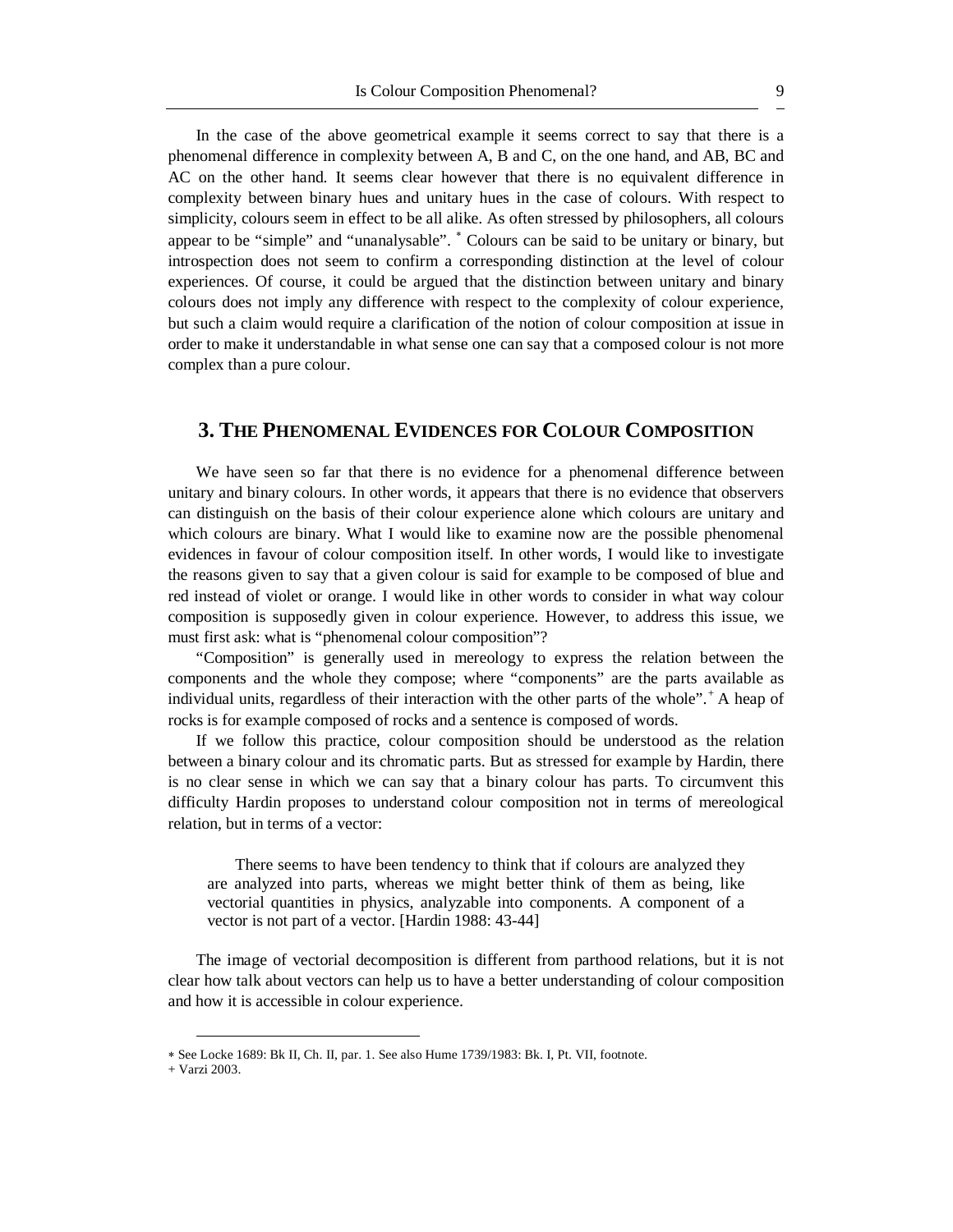Colour composition is expressed in terms of relative proportion: a given composed colour Cc is equivalent to a certain amount of colour C1 and colour C2. A common way to express colour composition is to give the relative proportion of a shade's components (a given shade of orange can be for example 60% red and 40% yellow) or to express colour (di)similarities by comparing the amount of a shade's components: a given chip of orange can have for example, more "red" or less "yellow" than another. What these examples show is that colour composition seems to involve quantity. But, as expressed here by Byrne & Hilbert, talking about the quantity of a property seems quite problematic:

Red, yellow, green, and blue are properties, and it does not make any sense to say that one object has more of a property than another object, or a relative amount of a property. An object either has a property or it doesn't. [Byrne & Hilbert 2003: 14]

Assigning quantities to colours becomes more plausible if colour composition is considered as some kind of mixture. Unlike composition, mixture involves transformation and quantity. When one adds some milk to a cup of black coffee, one gets a cup of coffeeand-milk. Coffee-and-milk is not black coffee plus milk, it is a new beverage obtained by mixing black coffee and milk. Coffee-and-milk is no longer black coffee and no longer milk. By mixing the ingredients, one transforms the initial ingredients and obtains some new substance. Quantity plays an important role in mixture because the result directly varies according to the relative proportion of the ingredients. A mixture can be, for example, a medicine or a poison according to the relative proportion of the active ingredient it includes.

Many authors have tried to explain colour composition in terms of mixture. Michael Tye for example proposed to give an account of colour mixing in terms of physical colour mixing:

As for the binary-unitary distinction, it can be preserved as a basic truth about colour mixing. Orange, for example, is the colour you get when you mix red and yellow pigments. These facts are arguably facts we have learned from training, not facts given to us in our colour experiences and extractable from them without any basic lessons or art classes on the various colours and their relationships. [Tye 1995: 148]

Colour composition accounts in physicalist terms have been strongly criticized because predictions based on such accounts are wrong.<sup>[∗](#page-8-1)</sup> According to the physicalist account, green is a mixture of blue and yellow in exactly the same sense in which orange is a mixture of red and yellow. But this result clearly contradicts the fact that most observers consider green to be a unitary colour. Conversely, some colours which can be obtained by mixing different pigments are not considered to be composed in a similar way. Painters for example can mix orange and green pigments to get yellow or blend green and red pigments to get grey, but neither yellow nor grey are considered to be composed of green. Lack of parallelism between physical colour mixing and colour descriptions in terms of colour composition has favoured a phenomenalist interpretation of colour composition which claims that the way colours are described is not anchored in the way colours are physically generated, but in the way they appear in colour experiences.

<span id="page-9-0"></span>The phenomenalist is right in stressing the fact that colour composition cannot be accounted for by physical colour mixture. However, from the fact that colour composition

<sup>∗</sup> Cf. Hardin 1988: 43; Byrne 2003: n.38.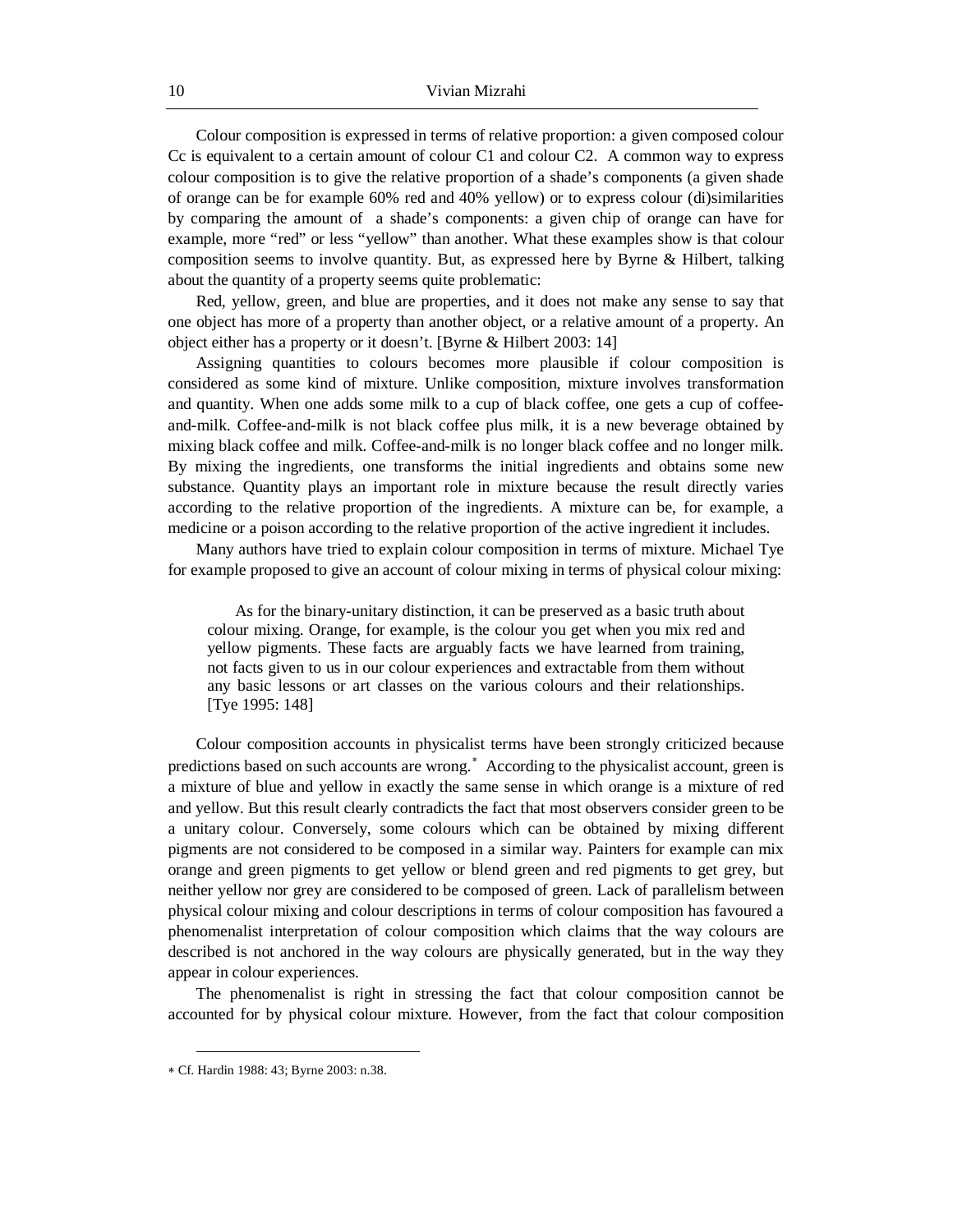cannot be equated with physical mixture, one cannot conclude that colour composition is phenomenal. It is possible for example to home colour composition in language rather than perception. And in fact a lot of empirical evidence seems to point in this direction. First, contrary to what has often been claimed, there appear to be many inter-linguistic as well as intra-linguistic discrepancies about colour categorization. If access to colour composition was essentially perceptual, one would expect those distinctions to be universally shared. Take for example, the blue and green categories. If blue and green are unitary colours, one expects blue and green to be categorized in different categories because blue and green enter as components of different colours. If the quadripartite division of colours is valid, lime contains green but no blue and violet contains blue but no green. Recent works<sup>[∗](#page-9-0)</sup> show however that on the contrary many languages do not have separate terms to designate "blue" and "green". In Berinmo for example green and blue are grouped under a GRUE category called nol. If colour composition characterizes the way we perceive colours, we must conclude that the Berinmo lack the linguistic tools to describe their phenomenology, while English speakers are better equipped. But there are also notable differences among English speakers which seem to undermine a phenomenalist view on colour composition. According to colour-naming studies, many English speakers consider green to be a combination of yellow and blue<sup>[+](#page-10-0)</sup>, whereas brown is rarely considered to be a combination of yellow and black. Those cases of course do not constitute a devastating objection to the phenomenalist view on colour composition, because the phenomenalist could claim for example that there are phenomenal differences among subjects or that observers can be wrong about their own experiences. However, I would like to show that there is a different approach to colour composition which is worth exploring because it has the advantage of explaining many of the difficulties and the controversies related to the question of colour composition and the selection of unitary hues.

I have argued that there is no phenomenal evidence for colour composition or the distinction between unitary and binary colours. However, it appears undisputable that describing orange as a mixture of yellow and red is acceptable, while talking about a shade of red as being a mixture of purple and orange is not. As stressed by Broackes, the use of any alternative colour system appears impracticable:

Is the choice of red, green, yellow, and blue as unitary and basic terms of classification an arbitrary one? Could we have done just as well, for example, with lime, purple, orange, and teal?

Suppose we imagine a colour classification system based on those four. What would be involved? Some shade of orange would need to strike us as unitary and pure – containing no hint of red or yellow, or any other colour. Similarly, teal would have to seem free of any hint of blue or green. What we now see as unitary blue we would have to see as containing purple and teal. We would need to be able to understand instructions like this: "Take this yellow patch of light, cancel the orangeness in it with as much teal as it takes, until you are finally left with the pure lime that is its other component." It is, I think, no mere accident of the 20thcentury American English that we find it hard to imagine using these four hues in the way described. We might write the specification of a language for talking of

<span id="page-10-1"></span><sup>∗</sup> Jameson 2005a; Roberson, Davies & Davidoff 2000; Kay & Regier 2003.

<span id="page-10-0"></span><sup>+</sup> One famous example is Brentano who defended the view that green is phenomenally composed of yellow and blue against his contemporaries. For a careful and critical presentation of Brentano's arguments, see Schnetzer 2005.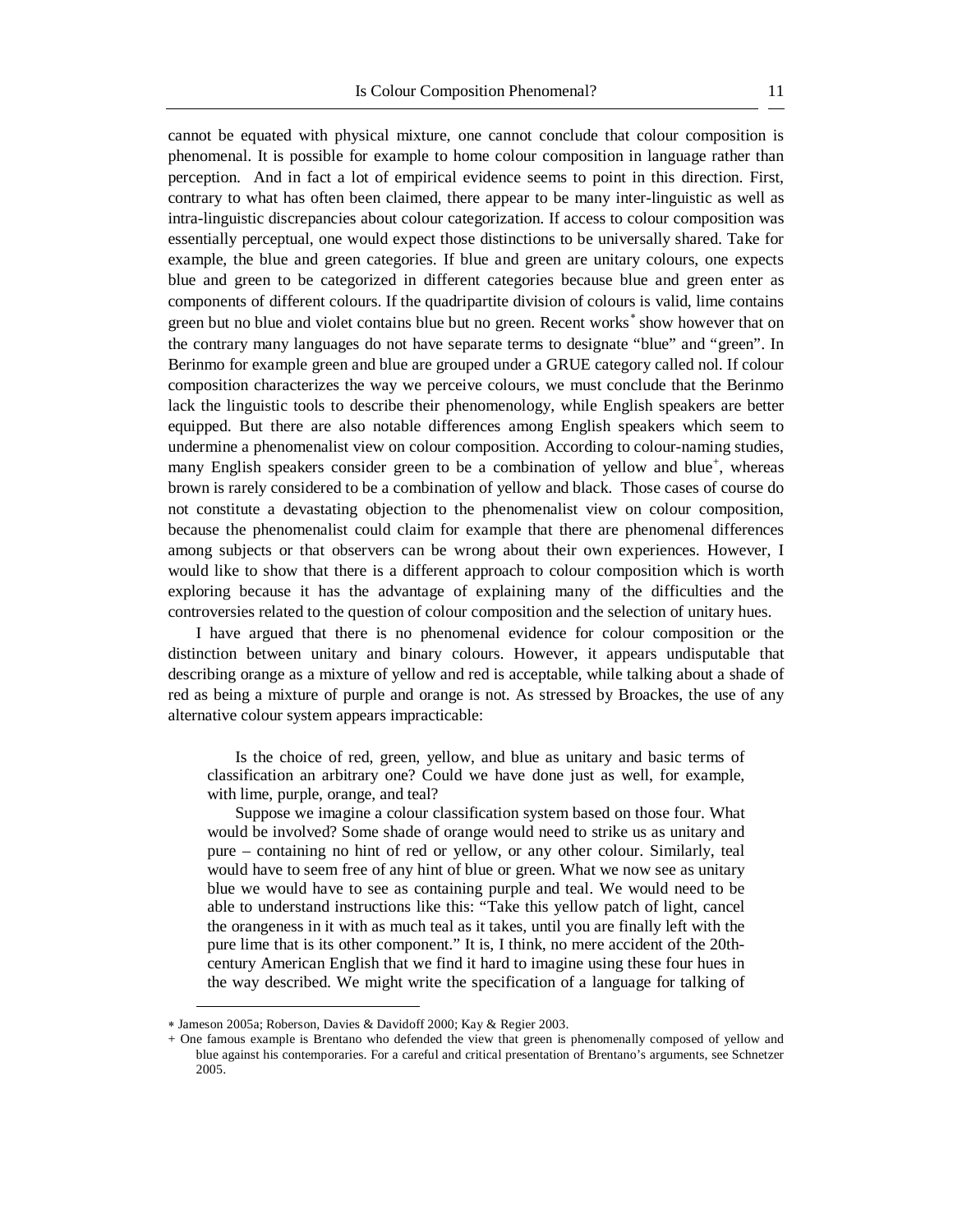colour in this way, but is it a language we could learn to speak? [Broakes 1997: 183]

If there is no reason other than conventions to categorize colours, why does an alternative colour system appear to be wrong and even impossible? Is the apparent naturalness which goes with our use of Hering's colour system not evidence in favor of the view that Hering's unitary colours are rooted in our colour experiences?

Even though there is a strong tendency to assimilate the feeling of the "naturalness" of our colour system with the fact that it is rooted in experience or in our biological makeup, I would like to argue that internalized conventions can provide the same feeling. My claim is that the apparent appropriateness or naturalness of colour descriptions in terms of Hering's unitary hues is not incompatible with a conventionalist approach to colour categorization.

To illustrate this view, I will present an analogy with temperature perception. The analogy is designed to fulfil two purposes: it should make the thesis intuitively clear and it should also provide some support. Like temperature experiences colour experiences cannot be differentiated by their complexity. Like in the temperature case, the recognition of amounts of redness cannot and should not be explained by the assumption of the presence of redness as a phenomenal component in the perceived colour. The temperature case will help to understand the view I propose about how particular colours are singled out and used as landmarks in colour identification. It will also clarify the role played by mixture in colour categorization and it will illustrate how arbitrary colour categories can be internalized. Furthermore the analogy will illustrate that we cannot conclude from our capacity to recognize a certain amount of redness and a certain amount of blueness in a particular colour that red and blue are somehow phenomenally 'contained' to a specific degree in the resulting colour.

### **4. MIXING WATER AND MIXING COLOURS**

Imagine you are diving in a tropical sea. The water is clear and you can admire wonderful fishes and colourful coral reefs. Continuing your descent, you dive deeper. Slowly, light diminishes and the colours vanish until there is only darkness surrounding you. You've left the visible world.

What are your perceptual experiences in the darkness of the abyss? We can suppose there is not much to be seen, heard, tasted or smelled. Your perceptual experiences are reduced to the awareness of your body and the perception of the water enwrapping you. Now, your skin is your only sense organ and the water the only external reality to be sensed. As poor as it can seem, your perceptual universe is not empty. Your perceptual experiences can vary according to the changes of the water's temperature, current or viscosity.

Suppose now that you want to order your different experiences according to the temperature of the water that you perceive. It would be quite natural, I suppose, to graphically represent their ordering using a straight line extending from the coldest to the hottest experiences. The ordering is apparently easy and straightforward. However, to order experiences of temperature one must be able to compare the experiences at issue and this comparison can be quite difficult according to the circumstances. Suppose for example you took a warm bath yesterday and wondered if it was the same temperature as the bath you took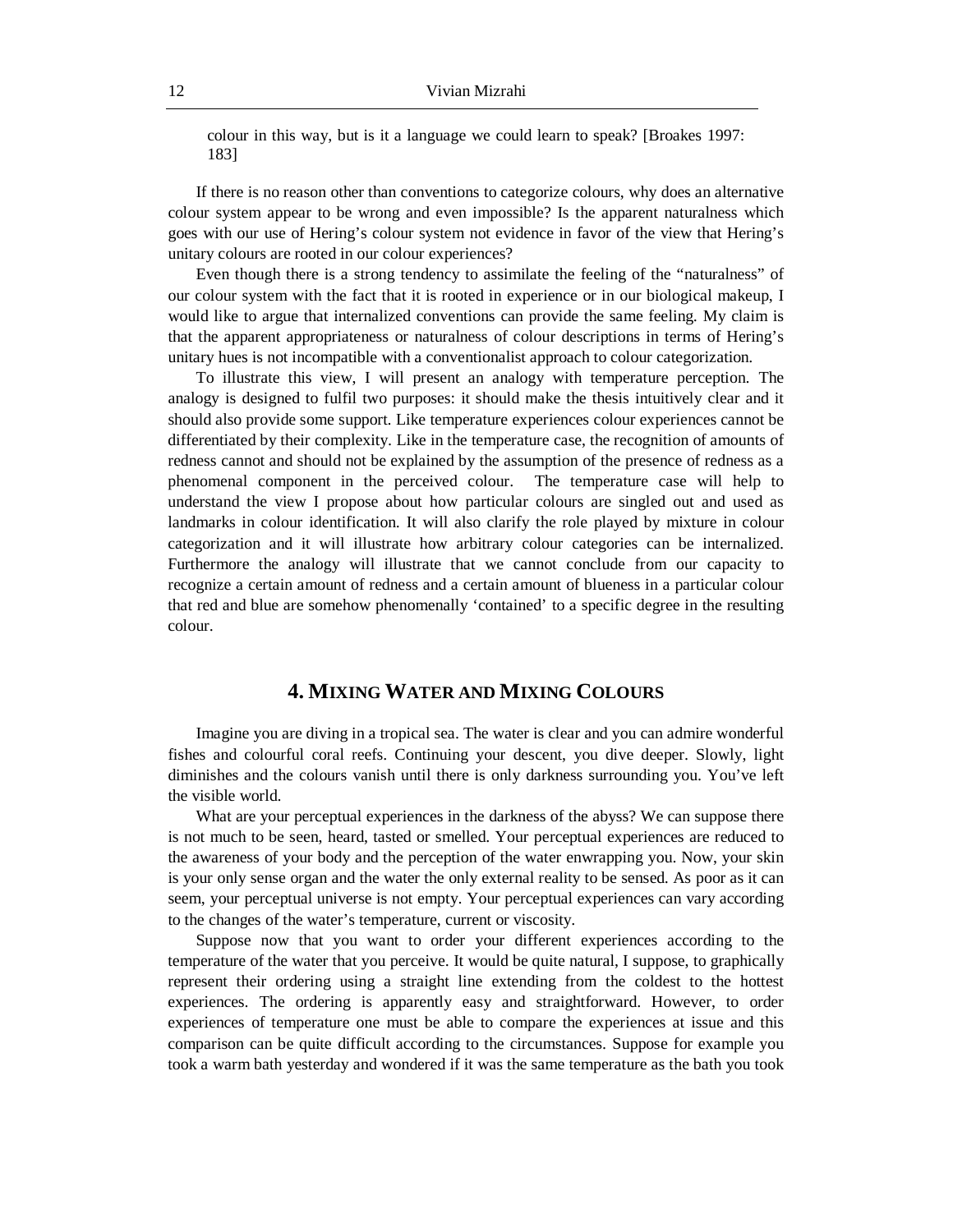a week ago. How can you make this comparison? It seems quite difficult because your memory is not perfectly reliable and the absence of an external standard makes the comparison uncertain. Suppose now that the plumbing of your house is archaic and that the only way to have tepid water is to mix a certain quantity of cold water at a fixed temperature C with a certain quantity of hot water at an invariable hot temperature H. Although not very convenient, this plumbing system provides an unexpected way to measure the temperature of the water in your house. With time and practice, you would know the relative proportions of hot and cold water needed to obtain water at a given temperature. In this manner comparing the temperature of the bath you took yesterday and the temperature of the bath you took last week could be performed through the comparison of the relative proportions of cold and hot water needed to obtain the temperature of both baths.

Although the tepidity of your bath is the result of mixing hot and cold water of determinate temperatures C and H, the exact same temperature of your bath could be obtained by mixing water of different temperatures. The practical choice of choosing C and H as the external reference should therefore not hide the arbitrariness of the choice. Water temperature could in effect be measured in the same manner by using reference temperatures other than H and C. Despite the arbitrariness of the measurement method, one can, I believe, easily imagine that this method, if regularly used, could be internalized and become a second-nature for estimating the temperature of water. Now, let's leave the abyssal darkness and let's surface to the world of colours.

Experiences of colours, like experiences of temperatures, can be ordered. But the task seems much more complex. Unlike experiences of temperature, there is a multiplicity of similarity relations between each pair of colours. Two colours can resemble each other according to their lightness, saturation, hue, glossiness, fluorescence, etc. I will defend the view that the complexity of colour similarity relations explains why some colours are singled out as unitary colours. I will maintain in particular that the distinction between unitary and binary colours result from the way we refer and classify colours and colour experiences and that the way we refer to colours and order them is not constrained by the nature of colours or colour experiences only. Contrary to what has been widely assumed, the fact that orange is steadily said to be both reddish and yellowish in not rooted in the phenomenology of colour experience, but in the fact that a given shade of red and a given shade of yellow can be used as references to locate orange in the complex web of colour similarity relations. To understand better how some colours can be used as referential landmarks, I propose to return to the analogy of the bath given above.

Suppose for example that the temperature of the bath has been obtained by filling the bathtub with 25% of hot water at a temperature H and 75% of cold water at a temperature C. It certainly makes sense to say that we could judge that the temperature of the bath corresponds to 25% of water at temperature H and 75% of water at temperature C, but it is very doubtful to say that, by touching the water of the bath, we experience the two quantities of water initially added to obtain the water of the bath. The tepid temperature of the bath T does not appear to be composed in any way. When I immerse my body in the water at T, I do not have a phenomenal access to the water at C and the water at H used to fill my bathtub. What I feel is simply the temperature T of the result of mixing some water at C with some water at H. Phenomenally, the temperature of the water of the bath does not appear more complex than the temperature of the water used to fill the bath initially. The felt temperature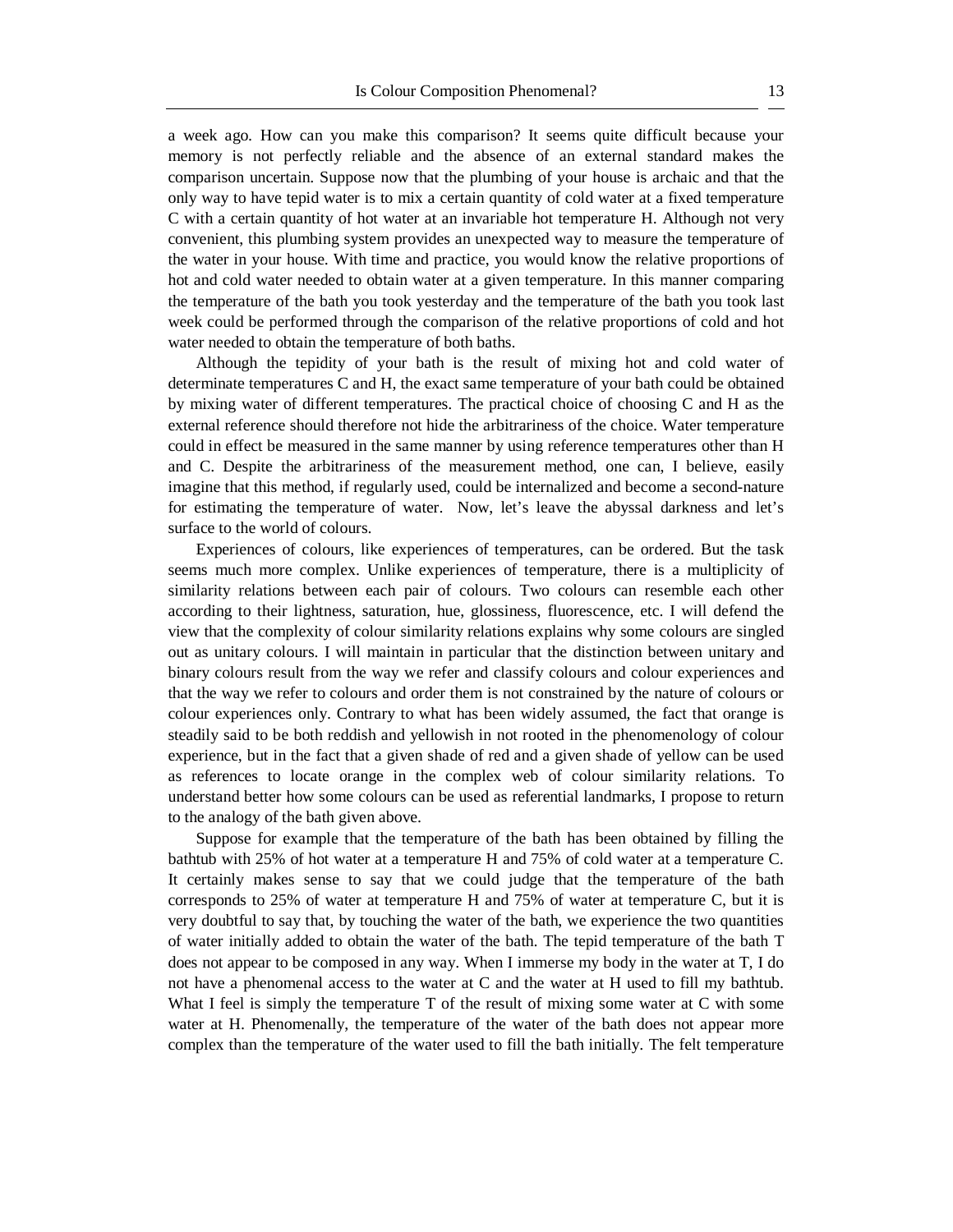of the water of the bath and the felt temperature of the water used to fill the bath are different only in degree.

My proposal is to describe colour composition in a similar way. Judging that a given orange patch is 25% red and 75% yellow is not determined by the phenomenal presence of any red and yellow component. An orange patch does not look in any way more complex than a pure red patch or any other coloured patch. Like in the water example, red and yellow are not phenomenally given in the perceptual experience itself but can be used as references to describe actual experiences of orange. Yellow and red are not therefore contained in orange or in the experience of seeing an orange patch as suggested by the phenomenalist view of colour composition. They are stored in memory and used to locate colours, like orange, in the colour spectrum. Referring to some arbitrary colours can greatly simplify the task of ordering colour experiences and identify colours. We can in effect discriminate around ten million different shades of colour, but we are almost unable to reidentify a particular colour shade.<sup>[∗](#page-10-1)</sup> Our inability to directly identify or reidentify colours among the tremendous richness of possible colour experiences can be partly overcome by comparing our colour experiences with some particular colours used as landmarks. This is the reason paint companies provide colour charts of various shades. The fact that those colours are externally accessible like in Pantone® colour charts for example or internally accessible like in memorized experiences of "pure" red, yellow, blue, green, black or white does not make any relevant metaphysical difference. Being able to identify and reidentify colours by comparing them with some particular colour used as references is certainly remarkable. However there is no good reason to consider those referential colours to be metaphysically or phenomenally different from the other colours. Their distinctiveness among the plethora of colours is essentially linked to the role they play in our cognitive access to colours and colour experiences. Like in the bath example, the fact that we can use water at temperature C and H to compare temperatures does not make the temperatures C and H ontologically, phenomenally or biologically different. Other colours could have been chosen to play the referential role played by yellow, blue, green, white and black in our colour system, but it does not imply that the choice is fully arbitrary. It could be the case that the colours chosen to play this role have some specificity.<sup> $+$ </sup> However, the fact that some characteristics could have guided the choice of those particular colours does not imply that no other colours could have played the cognitive role at issue.

It is also important to notice that once a particular referential system has been established, it becomes so "natural" that any other referential system seems impracticable. Once again, imagine you've learned to estimate the water temperature in terms of the relative proportion of water at temperature C and water at temperature H. It would seem impossible for you to estimate the water temperature in using completely different referential temperatures. In the same way, to use any other referential colours to describe or identify colours can seem impossible.

<sup>∗</sup> Raffman 1995.

<span id="page-13-1"></span><span id="page-13-0"></span><sup>+</sup> Recent studies offer a new perspective on cross-cultural colour categorization and naming. Rather than founding universality of colour categorization on pan-human colour vision mechanisms, they argue that universality in colour categorization and naming emerges from cognitive universals and socio-cultural evolutionary processes. Jameson [2005c] argues for example that universality in colour categorization can be accounted from a purely pragmatic approach based on individual cognitive strategies (explaining, for example, how dichromat observers can communicate with the majority of trichromatic individuals) and social constraints aimed to optimize interpersonal communication.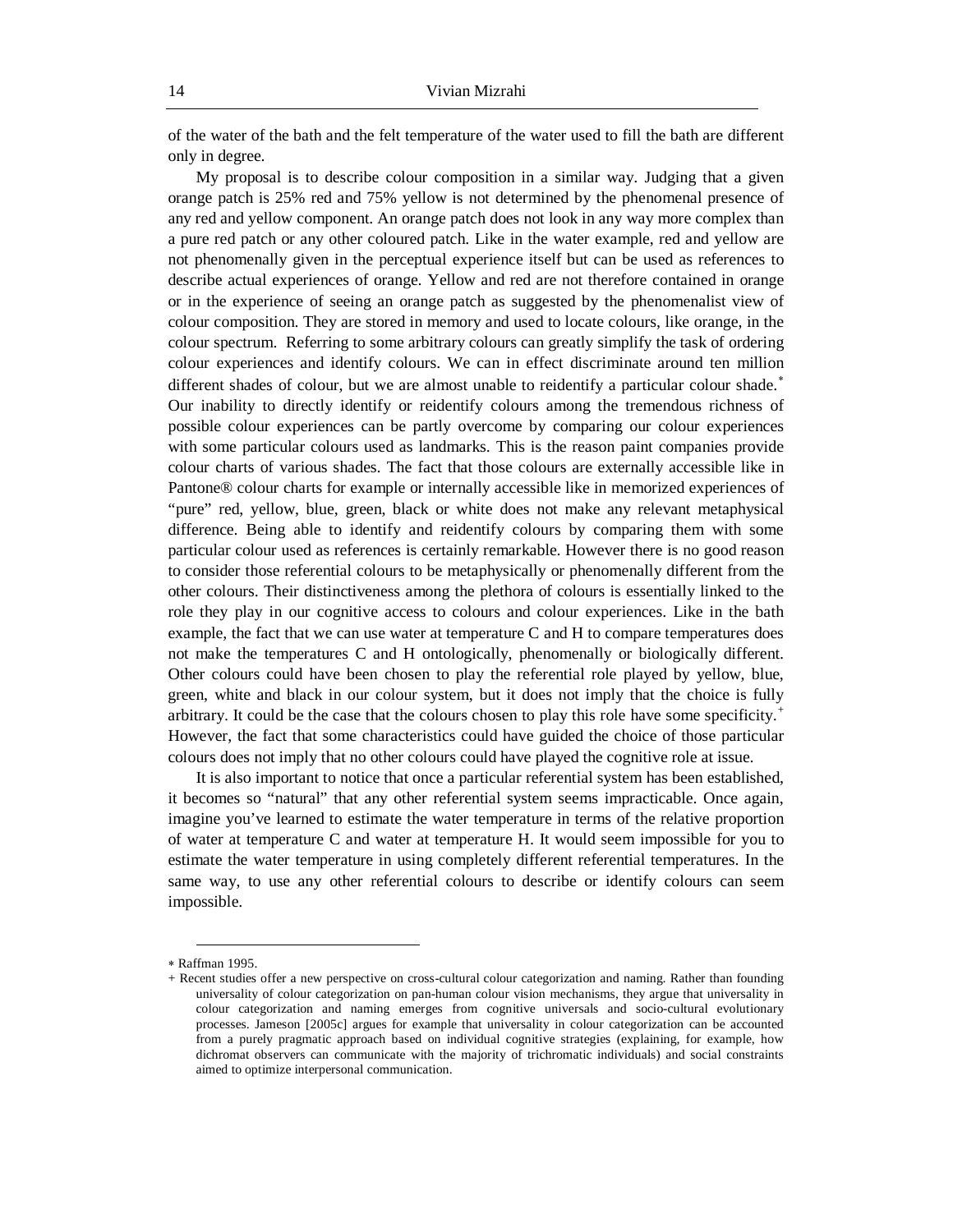It appears that the example of the bath exhibits many resemblances with the way we use referential colours to identify and classify colours. However, we can question how far the analogy goes. In particular, we can wonder if colour "composition" could be derived from some physical mixture. Remember that in the example of the bath, mixing water at given temperatures allows the subject to build a temperature scale expressed in terms of the relative quantity of water at temperature C and H needed to obtain water at temperature T . In the colour case, one can wonder if some similar colour mixing can explain our ability to judge the relative proportion of "pure" yellow and "pure" red needed to obtain a given shade of orange. One can wonder in particular if the relative proportion of red and yellow identifying a particular shade of orange by a given observer can systematically be correlated to the relative proportion of a given yellow paint and red paint necessary to obtain this particular shade of orange. It should be noticed here that most objections against the assimilation of colour composition with physical colour mixture do not affect the present account. The fact, for example, that some particular shades of grey can be obtained by mixing red and green has been alleged<sup>[∗](#page-13-1)</sup> to refute accounts of colour composition in terms of colour physical mixing, because, unlike its physical composition, a given shade of colour, like grey, never looks to be composed of green and red. As discussed earlier, the present proposal denies that colour composition is phenomenal. It cannot therefore be affected by the claim that grey is phenomenally composed of black and white and not of red and green. According to the present account, we simply do not see whether some particular shade of grey is or is not composed of red and green, what we see is just a particular shade of grey.

But why is grey described as being whitish and blackish and not reddish and greenish? If colour mixture plays a role in classifying colours, why is green and red not used to identify shades of grey? I have claimed that the choice of primary colours is not rooted only in colour phenomenology but that linguistic conventions and pragmatical constraints play a major role in the way we refer to colors. According to this analysis, the way a particular shade has been obtained by colour mixing is irrelevant to the way we refer and describe the colours we perceive. And if the present account is correct, the choice of red, yellow, blue and green is partly arbitrary and could be replaced by other colours, like for example, cyan, magenta, yellow and black.<sup>[+](#page-14-0)</sup>

However paint mixing can provide a method for comparing colours. Like with the example of the bath, variations of colours can be captured in an economical way by referring to the relative proportion of the ingredients entering a mixture. We learn to compare shades of orange by the way we combine red and yellow paints. We say that a shade of orange is more reddish than another, because we know that to obtain that particular shade by using red and yellow paint, we should add more red paint. It is however not necessary once we've learned this way of identifying colours, that the shade we perceive is actually obtained by the mixture of the colours used for its identification. As with the bath example, once we have learned how to estimate the temperature of a liquid by reference to a relative proportion of water at C and H, it is possible to use the same method to estimate the temperature of a liquid whatever its

<span id="page-14-0"></span><sup>∗</sup> *Cf* Nida-Rümelin & Schnetzer 2004.

<span id="page-14-1"></span><sup>+</sup> The present proposal predicts that people working in the printing industry who daily use four inks - cyan, magenta, yellow and black to reproduce the whole colour spectrum, will be disposed to describe colours in terms of the relative proportion of those four inks. An interesting experiment would therefore be to determine if red, which can be obtained by mixing magenta and yellow inks, is "perceived" as a primary colour by printer and graphic designers.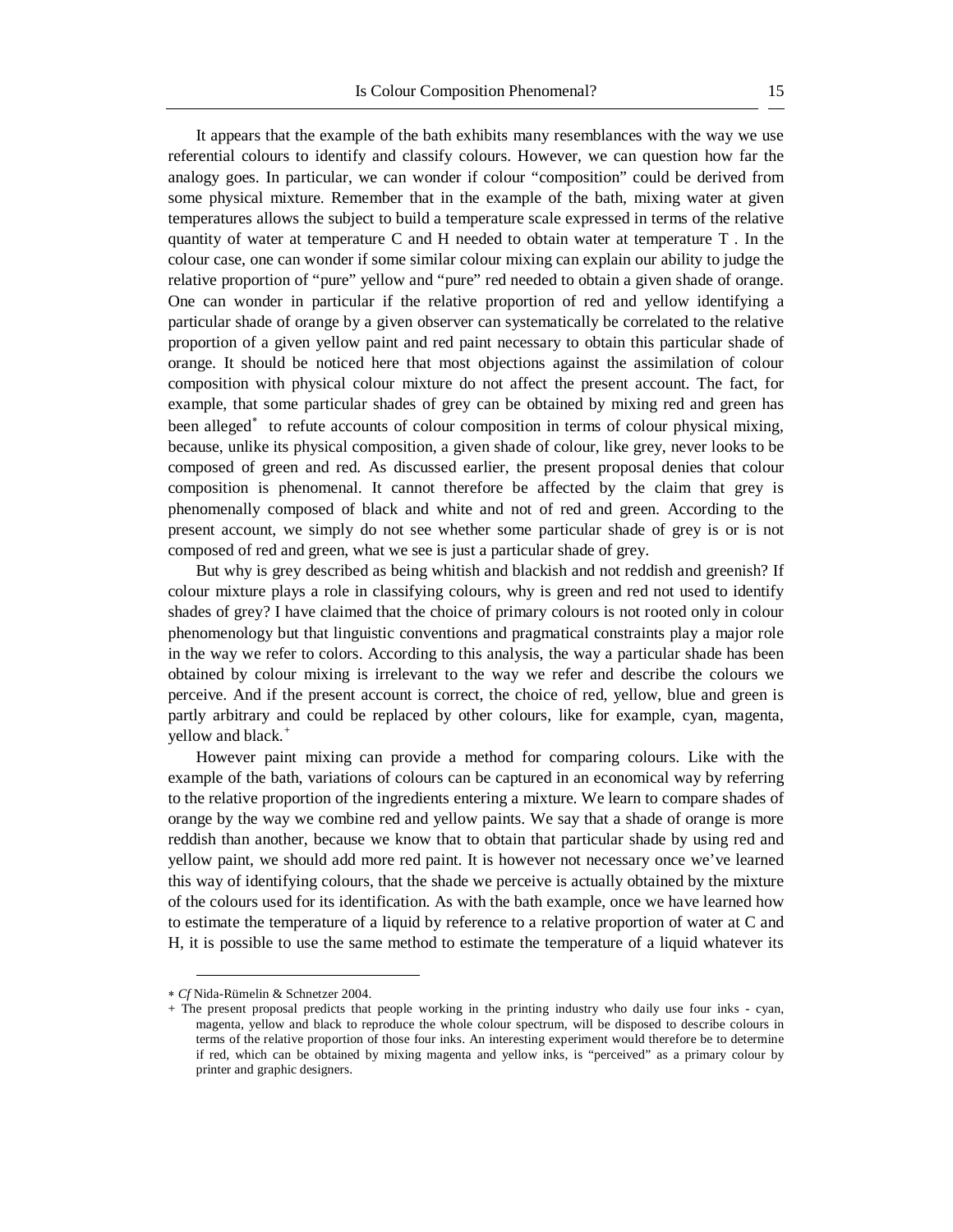actual mixture is. If the present account is correct, the role of paint mixing is therefore restricted to setting up a comparison scale and learning how to use it.

The unitary/binary distinction has raised various philosophical controversies. Philosophers and scientists have fought over the number of primary colours or the question whether green is unitary or binary.<sup>[∗](#page-14-1)</sup> If the present account is correct, all these controversies miss the point, because the unitary/binary distinction does not concern colour phenomenology, nor colour ontology. The unitary/binary distinction is an epistemological tool built to identify and describe the variety of colours. As a tool, the only thing that matters is its effectiveness. As long as its efficiency is guaranteed, variations among subjects can be tolerated. If some people take green to be a unitary colour, whereas others consider green to be a binary colour, it's probably because it does not affect their capacity to identify colours. Using a thermometer whether in Celsius or Fahrenheit can both help us to select the right temperature of our bath, provided we have some familiarity with the scale we use.

#### **REFERENCES**

- [1] Abramov, I. 1997. Physiological mechanisms of color vision, in *Color Categories in Thought and Language,* ed. Hardin and Maffi, UK: Cambridge University Press.
- [2] Abramov, I., and Gordon, J. 1994. Color appearance: on seeing red or yellow, or green, or blue. *Annual Review of Psychology*, 45: 451-485.
- [3] Berlin, Brent and Paul Kay 1969. *Basic color terms: their universality and evolution,* Berkeley: University of California Press.
- [4] Boas, F. 1911. *Handbook of American Indian languages*, Washington: The
- [5] Smithsonian Institution.
- [6] Broakes 1997. Could we take lime, purple, orange and teal as unique hues?, *Brain and Behavioral Sciences,* 20: 183-184.
- [7] Byrne 2003. Color & similarity, *Philosophy and Phenomenological Research*, 66: 641- 65.
- [8] Cohen, J 2003. [On The Structural Properties of the Colors,](http://aardvark.ucsd.edu/~joncohen/color/longstructure.pdf) *Australasian Journal of Philosophy*, 81(1): 78-95.
- [9] Derrington, A.M, J. Krauskopf and P. Lennie 1984. Chromatic mechanisms in lateral geniculate nucleus of macaque, *Journal of Physiology*, 357: 241-265.
- [10] Gross, Dinah. "The evolution of the notion of primary colour in colour vision science", in M. Nida-Rümelin et al. (eds.), *Experiencing Colors : Philosophy, Phenomenology and Science,* in preparation.
- [11] Hardin, C. L. 1988. *Color for Philosophers: Unweaving the Rainbow*, Indianapolis: Hackett.
- [12] Helmholz, H. L. von. 1924. Treatise on Physiological Optics, translated from the third German edition by J. P. C. Southall, New York: Optical Society of America.
- [13] Herder, J.G. 1772/2002. Treatise on the Origin of Language, in *Philosophical Writings*, ed. and trans. Michael N. Forster, Cambridge: CUP, 65-164.
- [14] Hering E, 1920/1964. *Outlines of a Theory of the Light Sense,* Cambridge, Mass: Harvard University Press,

<sup>∗</sup> *Cf* Schnetzer 2005.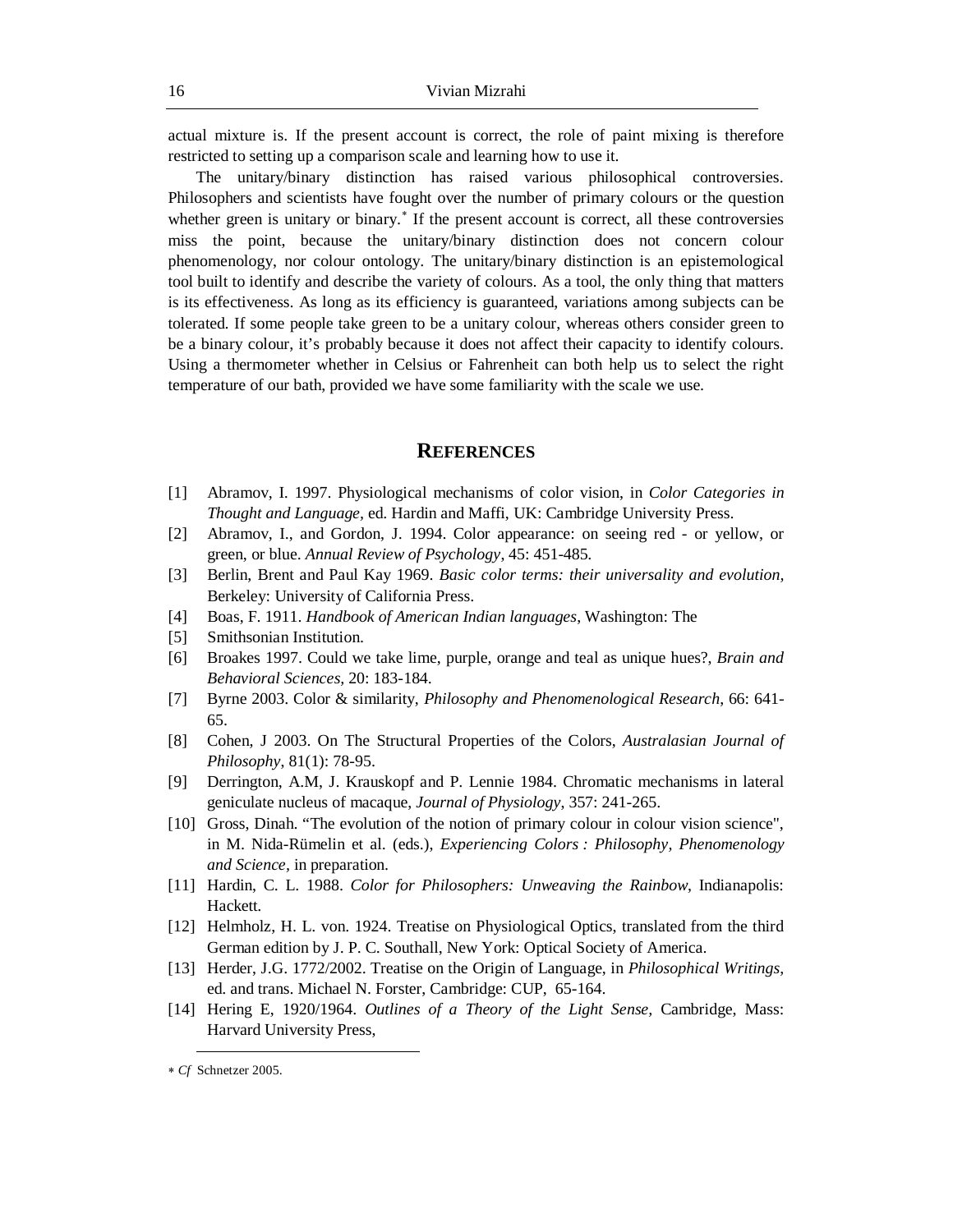- [15] Hoijer, H. 1954. *Language and culture.* Chicago: University of Chicago Press.
- [16] Humboldt Wilhelm von 1820/1997. On the Comparative Study of Language and its Relation to the Different Periods of Language Development, in *Essays on Language*, ed. T. Harden and D. Farrelly. Frankfurt: Peter Lang.
- [17] Hume, David 1739/1983, *Treatise of Human Nature*.
- [18] Hurlburt Russell T. and Eric Schwitzgebel 2007. Describing Inner Experience? Proponent Meets Skeptic, MIT Press.
- [19] Hurvich LM, Jameson D. 1957. An opponent-process theory of color vision, *Psychological Review*, 64: 384-404.
- [20] Jameson, Kimberly A. 2005a. Why GRUE? An Interpoint-Distance Model Analysis of Composite Color Categories, *Cross-Cultural Research,* 39: 159-204.
- [21] 2005b. Semantic and Perceptual Representations of Color, in *Fechner Day 2005: Proceedings of the 21st Annual Meeting of the International Society for Psychophysics,*  ed. J.S. Monahan, S.M. Sheffert, & J.T. Townsend, Mt. Pleasant: Central Michigan University Printing Services.
- [22] 2005c. Culture and Cognition: What is Universal about the Representation of Color Experience?, *The Journal of Cognition & Culture*, 5: 293-347.
- [23] Jameson, Kimberly, and R. G. D'Andrade 1997. It's not really red, green, yellow and blue: an inquiry into perceptual color space, in *Color Categories in Thought and Language*, ed. C. L.Hardin and L. Maffi, Cambridge University Press, 295-319.
- [24] Jameson, Dorothea and Leo M. Hurvich 1955. Some quantitative aspects of an opponent-colors theory: I.Chromatic responses and spectral saturation, *Journal of the Optical Society of America*, 45: 546–52.
- [25] 1978. Dichromatic Color Language: `Reds' and `Greens' Don't Look Alike But Their Colors Do, *Sensory Processes*, 2:146--155.
- [26] Kay, Paul 2005. [Color Categories are Not Arbitrary](http://www.icsi.berkeley.edu/~kay/colcats-not-arbit.pdf)*, Cross Cultural Research*, 39: 39- 55
- [27] Kay & McDaniel, 1978. The linguistic significance of the meanings of color terms, *Language*, 54, 610-646.
- [28] Kay & Regier 2003. Resolving the question of color naming universals, *Proceedings of the National Academy of Sciences*, 100(15).
- [29] Locke 1689. *An Essay Concerning Human Understanding.*
- [30] Lucy, John A. 1992. *Grammatical Categories and Cognition: A Case Study of the Linguistic Relativity Hypothesis,* Cambridge: Cambridge University Press.
- [31] Mausfeld, R. 1997. Why bother about opponency? Our theoretical ideas on elementary colour coding have changed our language of experience. *Behavioral and Brain Sciences*, 20(2): 203.
- [32] Nida-Rümelin, Martine and and Achill Schnetzer 2004. Unique Hues, Binary Hues and Phenomenal Composition, draft.
- [33] Pinker, Steven 1994. *The language instinct: How the mind creates language*, W.Morrow, New York.
- [34] Raffman, Diana 1995. On the Persistence of Phenomenology, in *Conscious Experience*, ed. T. Metzinger, Paderborn: Ferdinand Schoningh.
- [35] Regier, Kay & Cook 2005. Focal colors are universal after all, *Proceedings of the National Academy of Sciences*, 102(23).